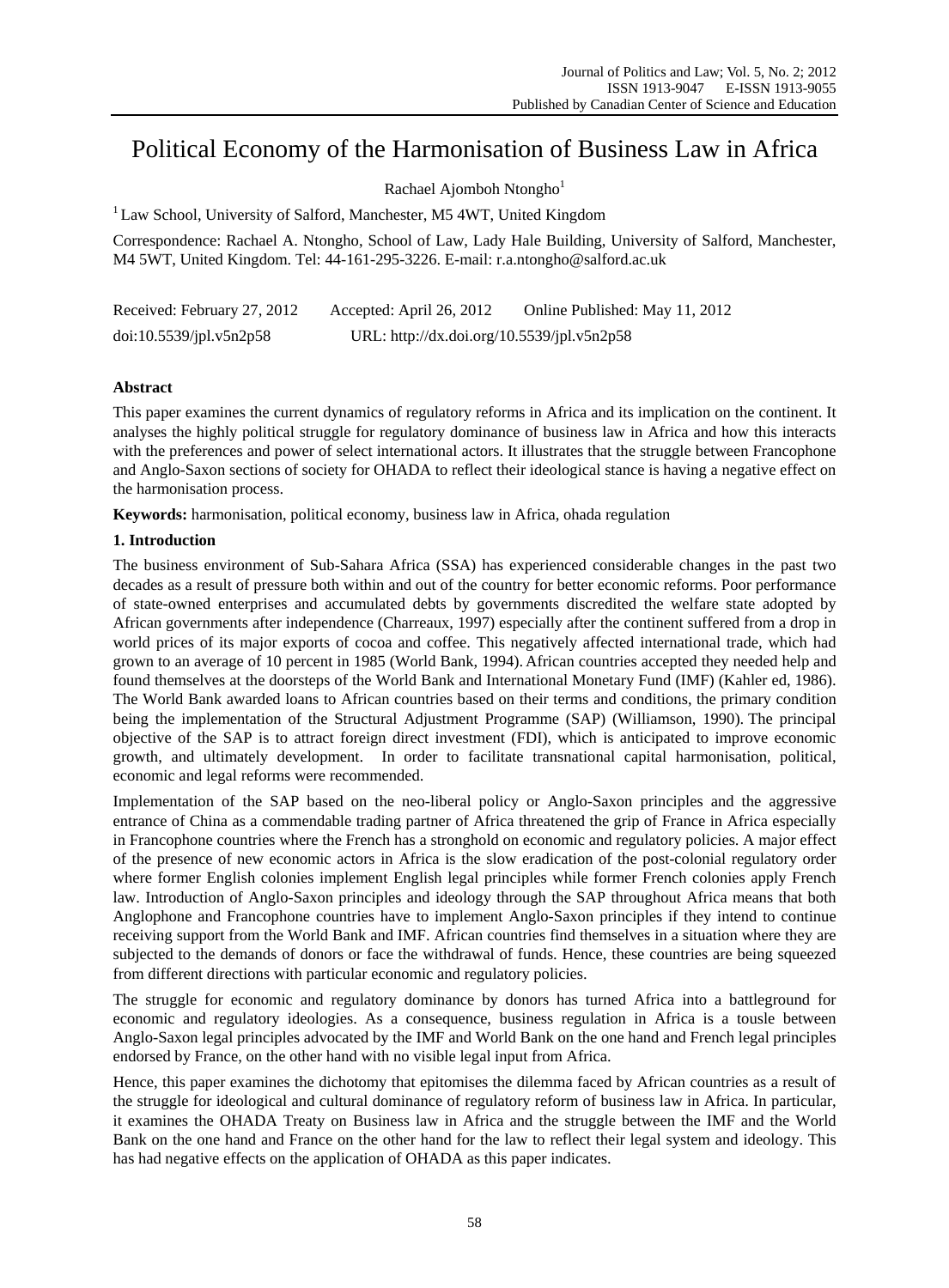## **2. OHADA Treaty and Its Objectives**

The Organisation for the Harmonisation of Business law in Africa commonly referred to by it French acronym as OHADA is a regional legislation ratified by member states consisting of minimum requirements applicable to the signatory countries. The main aim of OHADA is to develop the African legal system by enacting enabling business regulation that will promote and facilitate business in Africa (Martor, Pilkington, Sellers and Thouvenot, 2002). The intention of OHADA is to serve as "a legal tool thought out and designed by and for Africa to serve the purpose of regional integration and economic growth on the continent (Akinbote, 2008:1)." Thus, it provides rules for the establishment, operation and dissolution of businesses. It also regulates merger and de-merger, accounting and audit of companies. Laws in different areas are enacted through Uniform Acts. So far, OHADA has enacted nine Uniform Acts; the most recent is the Uniform Act on Security, which came into effect on the16<sup>th</sup> of May 2011.

In accordance with Article 10 of OHADA Treaty, the Uniform Acts are mandatory, irrespective of any conflict with national laws and states can only depart from applying them if the Act expressly states so. One of such departures is the case of companies wholly or partly owned by the state or local authorities where the Uniform Act on Commercial Companies and Economic Interest Groups provides that it will recognise special laws applied by member states in addition to OHADA. For instance, Ivory Coast enacted separate laws (Law No. 97-519 of 4 September 1997 and Law No. 97-520 of 4 September 1997) for state-owned and semi-state-owned enterprises, and companies with public finance participation, which gives the states certain rights over the corporation such as appointing board members. If not expressly stated, member states cannot depart from the provisions of the acts.

Currently, sixteen Africa countries are members of OHADA Treaty, fourteen of which are wholly French speaking countries applying the civil law. Cameroon has English and French as its national languages and applies both the civil and common law, while Equatorial Guinea speaks Portuguese and applies the civil law.

# **3. Actors with Regulatory Interest in Africa**

Actors with interest in business regulation in Africa reorganised after the economic crisis of the 1980s and the introduction of World Bank and IMF Structural Adjustment Program (SAP). Before this period, international organisations play an insignificant role in regulatory amendments. This may have been so because regulation was mostly influenced by a country's colonial past with former British colonies applying the common law and former French colonies applying the civil law (La Porta, Lopez-De-Silanes, Shleifer and Vishny, 1997). However, corporate governance reforms designed by the World Bank and IMF instituted a new direction in regulatory policy in Africa and are slowing distorting the colonial origin pattern by introducing Anglo-Saxon business regulatory principles to all Sub-Saharan African countries implementing their adjustment programs. Nonetheless, France is equally strategic in regulatory reforms in Africa to ensure that harmonised business law reflects the French civil law. It should be noted that France has enormous economic interest in the continent especially in Francophone countries.

As a consequence of World Bank and IMF reforms and the French persistent grip on Africa especially Francophone Africa, OHADA is largely influenced by these two actors to the detriment of a common harmonised African business law reflecting African legal culture and practice. The following section examines the influence on OHADA of the World Bank and IMF representing Anglo-Saxon principles on the one hand and France representing French principles on the other. It illustrates the direct and indirect influence of these two actors on the nature of OHADA.

#### *3.1 Anglo-Saxon (World Bank and IMF) Influence on OHADA*

The World Bank and IMF influence on business regulation in Africa is as a result of their role as lenders and by designing and recommending policies to Africa. They are mostly involved in three areas: political governance, economic and social and institutional (legal) governance (Mette 2005, World Bank, 1994).

Through designing and recommending policies to Africa, the World Bank and IMF directly draft general guidelines for regulatory policies that African governments must implement. These policies are based on neo-liberal principles of free market, which is the main determinant of the nature of business regulation in Africa.

The neo-liberal policy imposed by the World Bank and IMF relies on the market through the price system to discipline market actors (Williamson, 2000). They argue that the market would take care of economic planning and therefore would channel resources where they are needed. The neo-liberals advocate for less state and public involvement in businesses and more market mechanisms (Easterly, 2006). They promote a global economy with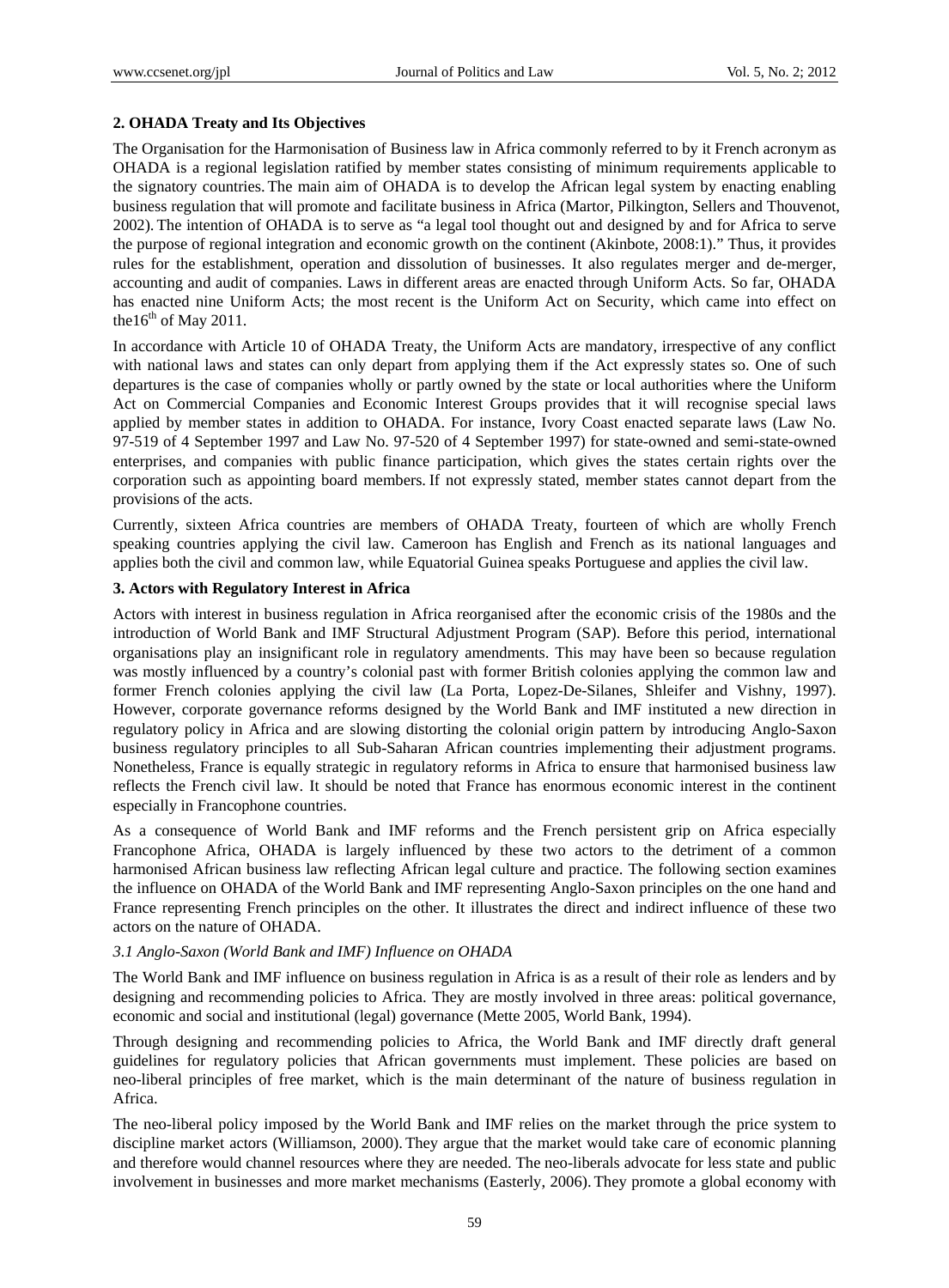liberalisation, free market (Cheyne, Belgrave and O'Brien (1997) and little participation by other stakeholders such as trade unions and the local communities in business (Konings, 2003). This school of thought argues that services provided by the state would function more effectively if they were in private hands or in the hands of private organisations (Boston, 1995).

Based on the neo-liberal policy and philosophy recommended by the World Bank and IMF, African countries revised the welfare principle they adopted after independence in favour of liberal market principles as recommended by the Word Bank and IMF (Easterly, 2006). OHADA Treaty follows this school of thought and drafts laws to reflect neo-liberal principles without due regard to other principles. Neo-liberal regulatory principles recommended by the World Bank and IMF to African countries acts as a normative ground for the reform of business law and the harmonisation process. It provided the ideological framework for the drafting of the Uniform Acts with the hope that it will improve foreign direct investment (Dickenson, 2005). By proposing a particular model, they rejected alternative regulatory models and restricted the consideration of other regulatory models (Ocampo, 2006).

Further more, the World Bank and IMF directly recommended certain provisions of OHADA. For instance, in 2006, IMF recommended that African countries should strengthen the accounting framework for large companies and make it uniform with International Financial Reporting Standards (IFRS) (Standard Report Cameroon 2009), which is in line with their neo-liberal policy on the grounds that it promotes good governance, transparency and accountability (IMF, 2003). As a result of their recommendation for the harmonisation of accounting laws with IFRS, part 2 or Article 74-102 of the OHADA Uniform Act on Accounting (UAA), codifies important provisions of IFRS by inserting these provisions into the UAA (Sambe and Diallo, 2003; Trotman 1999). .

Pressure from the IMF for the use of IFRS resulted in the incorporate of aspects of the IFRS into the UAA.

### *3.2 French Influence*

French involvement in business regulation in Africa is through heavy donations and loan. Sixty percent of France's total development aid goes to Sub-Saharan Africa especially francophone Africa (IRIN). It therefore would come as no surprise that France was the main sponsor of the OHADA Treaty and active in the drafting of the Uniform Acts. France provided the initial capital of Eur. 6.1 million for its inception and was funding the organisation until 2005 when the member states took over (France-Diplomatie, 2008). Kéba Mbaya one of the members of the drafting committee and the initiator of OHADA and also its first president in reply to the question whether OHADA would have been born without France was explicit:

*Il faut distinguer deux choses : l'idée est africaine. … Mais vous connaissez nos pays. Ils n'ont pas de grands moyens. Il fallait d'abord, pour approfondir le diagnostic et trouver le remède au mal, accomplir un long chemin exigeant une certaine continuité dans l'effort, principalement dans l'effort financier, qui était considérable. Seule la France pouvait aider les pays africains à le faire. C'est donc dans le cadre de la politique d'aide que la France est intervenue Pour répondre plus directement à votre question, si la France n'avait pas donné les moyens matériels et financiers pour arriver à ce résultat, on ne l'aurait jamais attein (*L'autre Afrique, 2010*).* 

(Two issues should be distinguished: the idea is from Africa…. But you know African countries. We do not have the means. We need to consider the financial aspect to be able to accomplish such an idea. Only France can help African countries. If France did not provide the financial support, it would never have been achieved – my translation).

With France providing the initial capital for the institution of OHADA, it was therefore not very difficult for the country to convince African leaders that the law should be based on French civil law.

Though Mbaye's explains that the idea is from Africa, there are no justifications and it is difficult to see how such is the case, especially so because Mbaye explains how he was contacted on numerous occasions when he was working at the International Court of Justice in Hague by Paul Bayzelon, a French official from the ministry of cooperation to put the proposal of OHADA to Francophone presidents (L'autre Afrique, 2010). He mentioned that he refused on several occasions but the French official was very resolute and he finally accepted his proposal. He later received a letter signed by three French ministers; the minister of Justice, Finance and cooperation informing him that France has been delegated the responsibility of setting up OHADA to improve investment in Africa (L'autre Afrique, 2010).

The first meeting to discuss the OHADA framework was held in Paris in 1992 comprising of eight members, a mix of Africans and Frenchmen (L'autre Afrique, 2010). The committee that decided the areas that will be harmonised was made up of three persons referred to as 'directoires'. They drafted the first six OHADA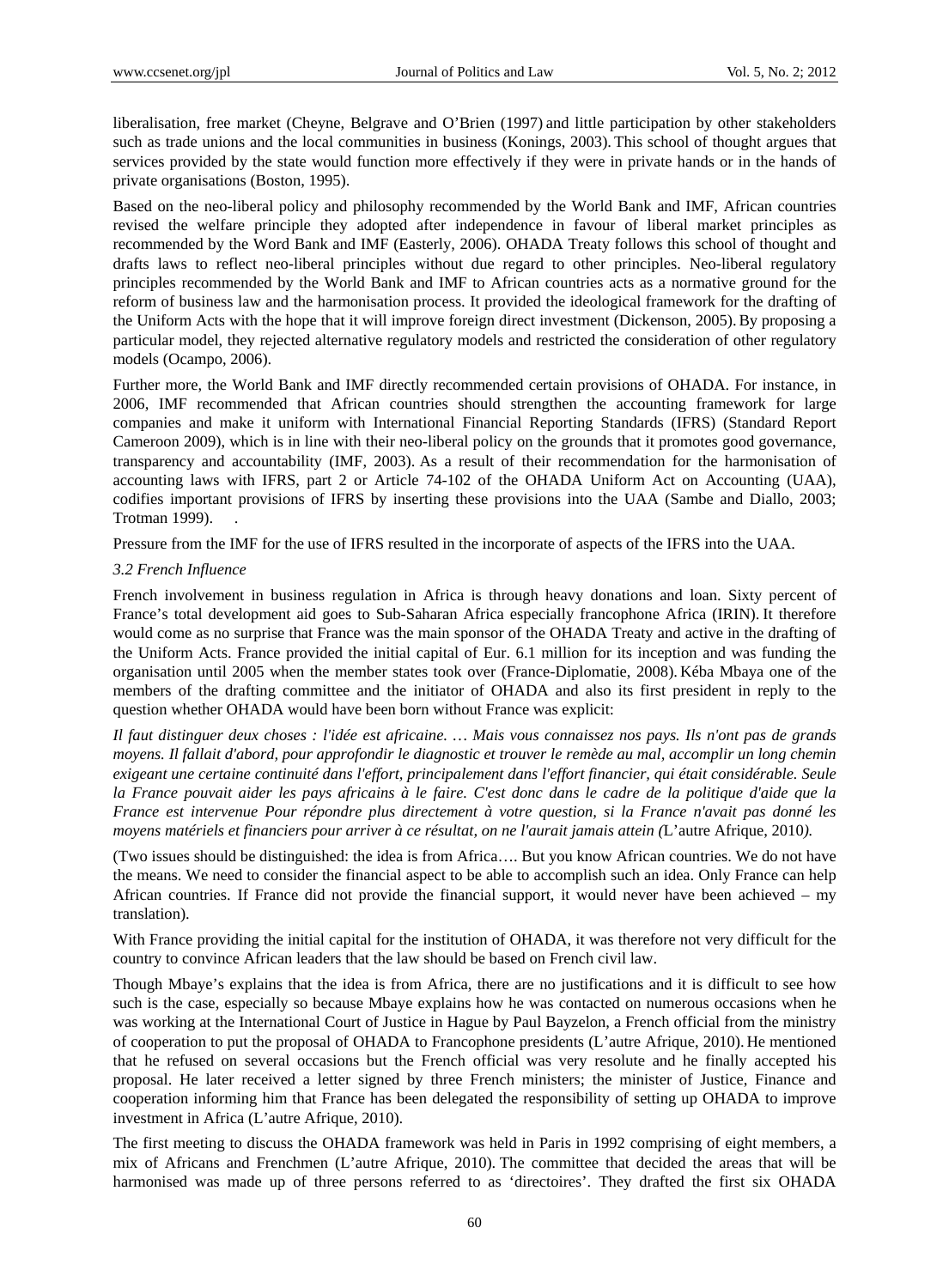Uniform Acts, which are based on French law. Predictably, Justice Mbaye was one of the 'directoires' together with two Frenchmen (Janto and Martin Kirsch) (L'autre Afrique, 2010).

Since it was intended that the law should apply to all of Africa, the committee was asked why they did not involve any Anglo-Saxon countries such as Nigeria and Ghana, which are emerging economies in Africa. Mbaye's reply was that the aim was to start with few countries and then expand to other countries because it would be easier than starting with a grand project that is less likely to succeed. Though Mbaye's response is plausible, it is also conceivable that Mbaye is aware that it would have been difficult to convince Anglo-Saxon countries to accept purely French civil law as the foundation of the OHADA Treaty especially as it applies directly to states without passing through national parliament and with limited possibilities of modifications. Even the US was reluctant to accept OHADA from Mbaye's interview and some have described OHADA as neo-colonialist and reluctant to provide funding for it (Dickinson, 2005).

French involvement in OHADA as well as the World Bank and IMF involvement in the drafting of the Act has had tremendous effect on recognition and application of the law as discussed below.

### **4. Implications of World Bank/ IMF and French influence on Harmonisation of Business Law in Africa**

Regulators and policy makers have to be cautious when designing laws in a multicultural system like Africa. The continent is still in a transitional economic and socio-political phase, seeking to adjust to capitalism and democracy after more than forty years of welfarism and dictatorship after independence. Africa has also often complained of foreign intervention and organisations such as the New Partnership for African Development (NEPAD) are seeking to develop an African approach to solving African economic problems. It is therefore evident that OHADA destined for Africa yet largely influenced by external actors is bound to cause discontent in the continent. Even more so, application of a law that is foreign to the continent is bound to create some difficulties.

Thus, this section examines the implication of World Bank/IMF and French influence on OHADA. It seeks to answer questions such as, how has Africa countries received the Treaty, what are the reactions to the fact that the laws are largely tailored on the French civil law system with French as the working language? How has external influence affected application of the law?

The section therefore deals with the legal and socio-political implications of OHADA as an instrument for harmonisation. It argues that, instead of harmonising laws in the continent, the Treaty has deluded trust from Anglophone countries in Africa on the effectiveness and sincerity of the initiative. On the contrary, it has created feelings of legal and social exclusion, lack of legitimation and legal pluralism as discussed below.

#### *4.1 Legal Exclusion*

Since OHADA regulation is based on French law with minimum input from other jurisdictions in Africa, it reflects many aspects of the French and World Bank legal philosophy and ideology and reflects very little of the African legal system. Consequently, it excludes pivotal issues that an African legal system symbolises. In view of the fact that the civil law system that the Treaty adopts does not reflect the multi-jural and multi-cultural nature of the continent, it excludes these vital issues that are peculiar to Africa.

Similarly, there are numerous discrepancies and uncertainties in the interpretation and application of certain provisions of the Uniform Acts, as a result of the fact that it is foreign to Africa. A case in point is the publication of a social balance sheet referred to as 'bilan social' in the OHADA Uniform Act on Commercial Companies and Economic Interest Groups. Publication of a social balance sheet is a French concept based on French philosophy in corporate accountability introduced by President Giscard, developed by Pierre Sudreau and implemented by the Law No. 77-769 of 12 July 1977 and related decrees of 8 December 1977 (Elad and Tumnde, 2009). It is currently a requirement under the French law for companies employing more than 300 workers to disclose a social balance sheet (Elad and Tumnde, 2009). In Africa the concept is foreign and has left companies wondering whether it is applicable. In accordance with Article 71 of the OHADA Uniform Act on Accounting, large companies are required to publish a social balance sheet or face criminal charges in accordance with Article 111 of the same Art. But companies have so far not complied with this section and no one has been prosecuted (Elad and Tumnde, 2009). According to Elad and Tumnde, 2009), many Anglophone accountants and lawyers do not know what it means.

The feeling of legal exclusion is especially strong in Anglophone Africa as evident in their reluctance to be members of the OHADA treaty because it excludes the common law. Though Article 42 that stipulated that French is the official language of OHADA has been repelled and English, French, Portuguese and Spanish are now the four official languages, the fact that the law is highly based on French law and French is the working language is viewed as a form of domination of Francophone countries to the detriment of Anglophone countries.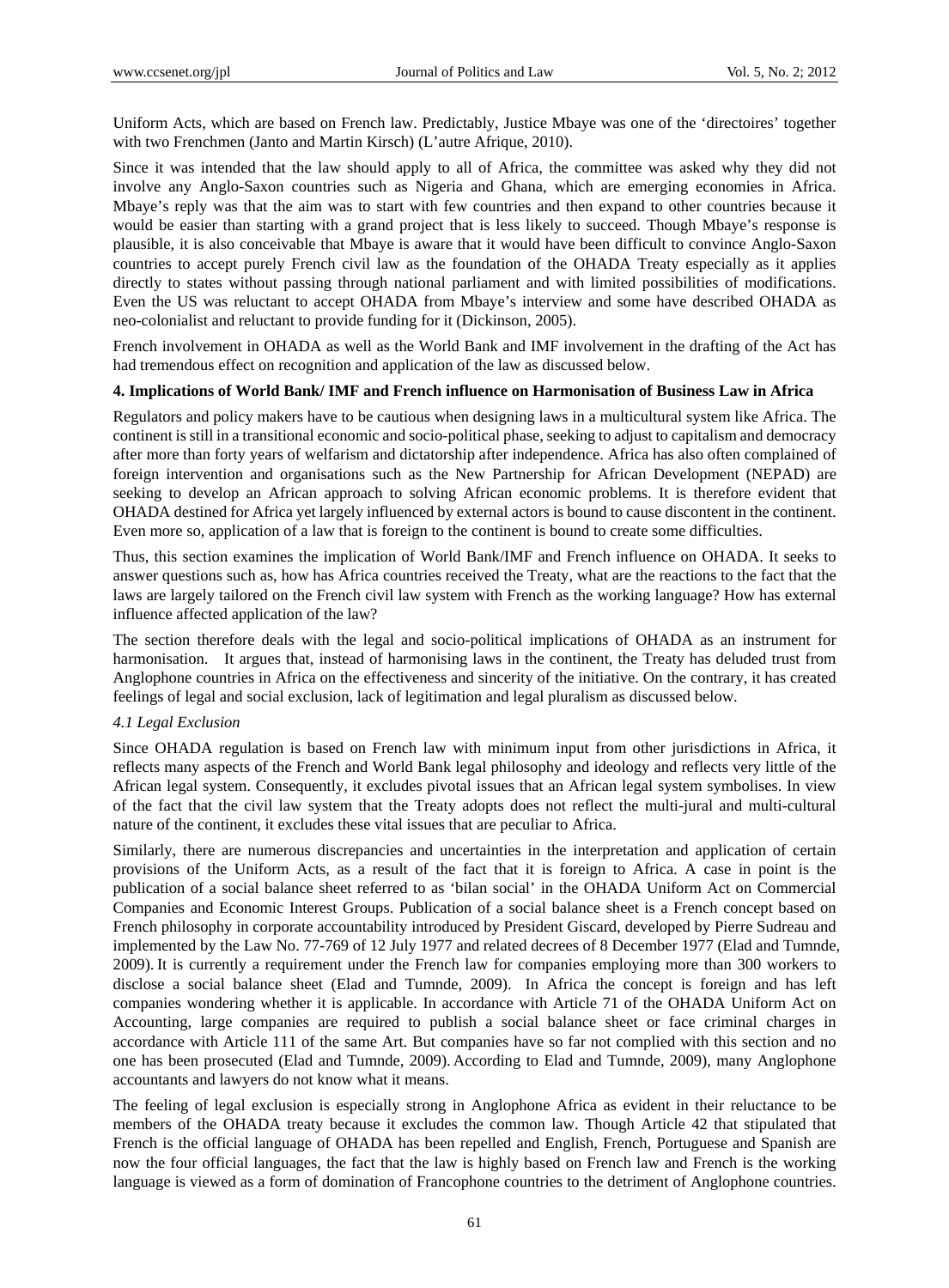This can explain why thus far, no common law country (except Cameroon which applies both the civil and common law) is a member of OHADA.

Harmonisation of business law in Africa was meant to facilitate trade, attract foreign direct investment and aid trans-national business transactions between member states. For this to be possible, harmonised laws must reflect the legal culture of Africa by developing a common system that would work with the institutions of the continent. If the law does not reflect the legal culture of the society to which it is applicable, it turns to be burdensome and costly instead of facilitating business in the continent (Sternberg, 2004).

#### *4.2 Social Exclusion*

For OHADA legislation to be acceptable by a cross section of Africa, it has to reflect the nature of corporations in the region. Traditionally, corporations in Africa serve three functions. Firstly, they are utilised to reallocate wealth. To this end, corporations are subsidised by the state in order to enable everyone to afford basic utilities such as electricity and water. Secondly, corporations are used to achieve a balance in development and employment between different regions of a country. Thus, the state targets underdeveloped communities to benefit from corporations located in their locality. Usually, the local communities raise part of the finance or donate land, while the government provides the rest of the capital. Thirdly, corporations are viewed as profit making enterprises, generating wealth for all stakeholders and not just profit for shareholders.

OHADA does not reflect these social objectives of corporations in Africa. The Treaty adopts a capitalist approach as oppose to a welfarian approach advocated by scholars as most effective for African countries and suited for their economies at this stage of development (Becker 2009:15; Hancke, 2009). The capitalist approach it adopts as oppose to a welfare approach practiced by Africa is largely due to the desire to fulfill the World Bank and IMF neo-liberal principle imposed by the SAP (Bangura and Beckman 1993; Adesina, 1995; World Bank, 1995). According to the World Bank/IMF, neo-liberal policies would provide more freedom in the market, which will improve investment and economic growth. In line with this principle, OHADA is pro capitalist, in a way that would protect shareholders and reduce other stakeholders' participation in the market. As Mbaye explains, the main aim of the law is to attract foreign direct investment and creating an environment favourable for investment and not necessarily an environment favourable for all stakeholders *(*L'autre Afrique, 2010*)*.

Experience in Continental Europe and Japan demonstrates that a welfare approach is equally efficient and can be more beneficial in the long run. In fact it is necessary in some countries to preserve social peace (Roe, 2003). Countries such as Germany and Japan that prefer a welfare approach to a capitalist approach are equally successful economies with stable corporations (Takeo and Scharfstein, 1990; Kang and Shivdasani, 1997; Ramseyer, 1994; Charkham, 1994).

Contrary to the World Bank philosophy of economic growth and poverty reduction through a capitalist system; the approach has not reduced poverty in Africa. On the contrary, as in a typical capitalist system income inequality has increased (Fambon and Menjo, 2002).

In an attempt to implement IMF and World Bank capitalist policy, OHADA Treaty does not integrate welfare principles that reflect the three objectives of corporations in Africa.

More so, capitalist approach excludes other stakeholders such as employees and the local community in corporate decision-making. Several studies on Africa highlight the consensus nature of decision-making in the continent, commonly referred to as the African 'Ubuntu' spirits and the importance for policies and laws to reflect this approach (Adebayor, 1993). Emerson (1960) argues that in Africa and Asia, the winner takes it all approach of democracy practiced in the West where the majority is entitled to make all the decisions to the exclusion of the minority is foreign. Lijphart equally argues that non-western cultures practice of democracy is much more consensual than majoritarian. Decisions are reached through gradual and extensive deliberation to find a common ground of agreement instead of an adversary system where the majority wins. According to Adebayor, "Africans are past masters in consultation, consensus and consent" (Adebayor, 1992:126; Lijphart, 1999). Manglapus (1987) also argues that non-western cultures are also much consensus than majoritarian and have strong concern for harmony.

Therefore, Africa is more suited for a welfare system where corporate decisions are made by and for the benefit of all stakeholders to avoid conflict and discord, as is often the case in Africa than a capitalist system where decisions and made by and for the benefit of shareholders.

Failure of the treaty to adopt an inclusive approach, which reflects African welfare principle of corporation as both a vehicle for profit maximisation and for enhancing the welfare of the whole country amounts to social exclusion.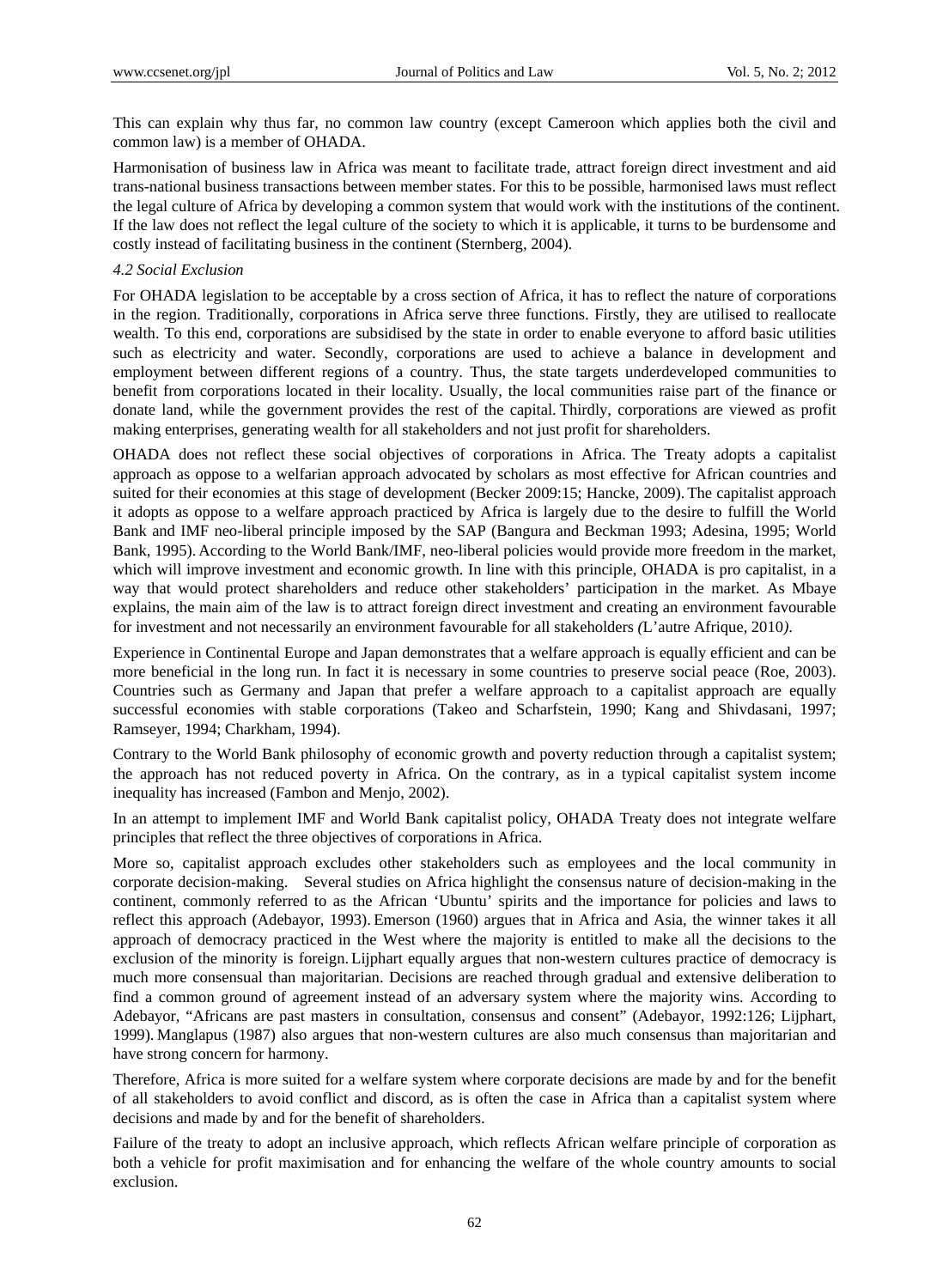## *4.3 Regulatory Pluralisation*

Failure of the treaty to reflect the legal and social reality of Africa has given rise to several laws being applied to the same factual case due to multiple interpretations or what is commonly referred to as regulatory pluralisation. As a result of difficulties in interpreting certain sections of the Uniform Acts, uniformity in the application of certain provisions has been put in jeopardy. This is particularly so because the French system has a history of drafting laws that are imprecise and vague, leaving room for multiple interpretations or laws that are never applied (Scheid and Walton, 1992). As an illustration, Article 11 and 12 of the French Ordinance de Commerce, which prescribes a criminal sanction for breach of bookkeeping requirements, are hardly implemented. Accountants are rarely prosecuted for the violation of this section and it is unlikely that the provision will ever be applied. OHADA Uniform Act contains a similar provision. Article 111 of the Uniform Act on Accounting, prescribes a criminal offence for failure by large companies to publish a social balance sheet in accordance with Article 71 of the same Act. Analogous to its counterpart in France, no one has been prosecuted for failure to publish a social balance sheet (Elad and Tumnde, 2009).

In contrast, Article 899 of the Uniform Act on Commercial Companied and Economic Interest Groups, which prescribes criminal sanctions for auditors who knowingly give or certify false information on the company's financial position or fail to report any breach of the law discovered during an audit to the state prosecution as required under Article 716 is said to be applicable (Mure, 2006). This provision is similar in France but not applied. But in the Case of *Crédit Foncier du Cameroun*, two partners of PricewaterhouseCoopers in Cameroon were arrested for breaching the above two sections. ONECCA the accounting body in Cameroon was of the opinion that the Article is impracticable and not applicable as such Articles are usually not implemented in France. Mure (2006), an accountant who participated in the drafting of OHADA stressed that Article 899 was not to be interpreted in the same manner as its equivalent in France and was meant to impose real criminal sanctions.

A law that is based on a common African legal practice and ideology would reduce contradictions in the interpretation and implementation of the law and reduce uncertainties.

## *4.4 Lack of Domestic Legitimation*

Domestic legitimacy is the belief that a legislation accord with the norms, values, beliefs, practices and procedures accepted by a society (Zelditch, 2001). It gives rise to citizen's support of legal rules and system (Linz, 1978).

Due to the fact that the treaty is based on a foreign legal system with many concepts not reflecting African legal practice, non civil law countries are reluctant to be part of the treaty. Even in certain countries where the Treaty is applicable, the legality of the treaty has been raised which indicates a disapproval of its application. For instance in Anglophone Cameroon where the issue of legality of the treaty has raised controversy, the treaty is applied grudgingly by the common law section of the country to the extent that some judges reject the treaty. Such was the case in *Sebastian Achiangan v. Joseph Foto and others* where the judge refused to apply OHADA on the grounds of self-exclusion (Suit No. HCK/3/96 of January 2000).

Refusal to implement the treaty in some member states and the fact that common law countries have rejected and criticised the treaty is an indication of their disapproval of the treaty.

The above weaknesses of OHADA treaty indicate that the treaty needs to be improved for it to be acceptable by African countries. The harmonisation process was dominated by foreign influence and ignored the African reality and as a consequence, the law has not achieved the aim of unifying laws in Africa to improve business. For the regulatory system to be improved to enhance investment, it has to reflect the African legal system, culture and economy. The words of Montesquieu are true today as they were in 1748. He states that:

## *les lois politique et civiles de chaque nation …doivent être tellement propres au peuple pour lequel elles sont faites, que c'est un grand hazard si celles d'une nation peuvent convenir à une autre ( Montesquieu, 1748).*

In the above passage Montesquieu observes that the political and civil laws of a country should be so closely tailored for the people to whom they are made, because it is by chance that the laws of one country would meet the needs of the people in another country. Ewald (1995) is of the same opinion.

It is on this backdrop that the next section of this paper provides some recommendations for effective harmonisation of business law in Africa.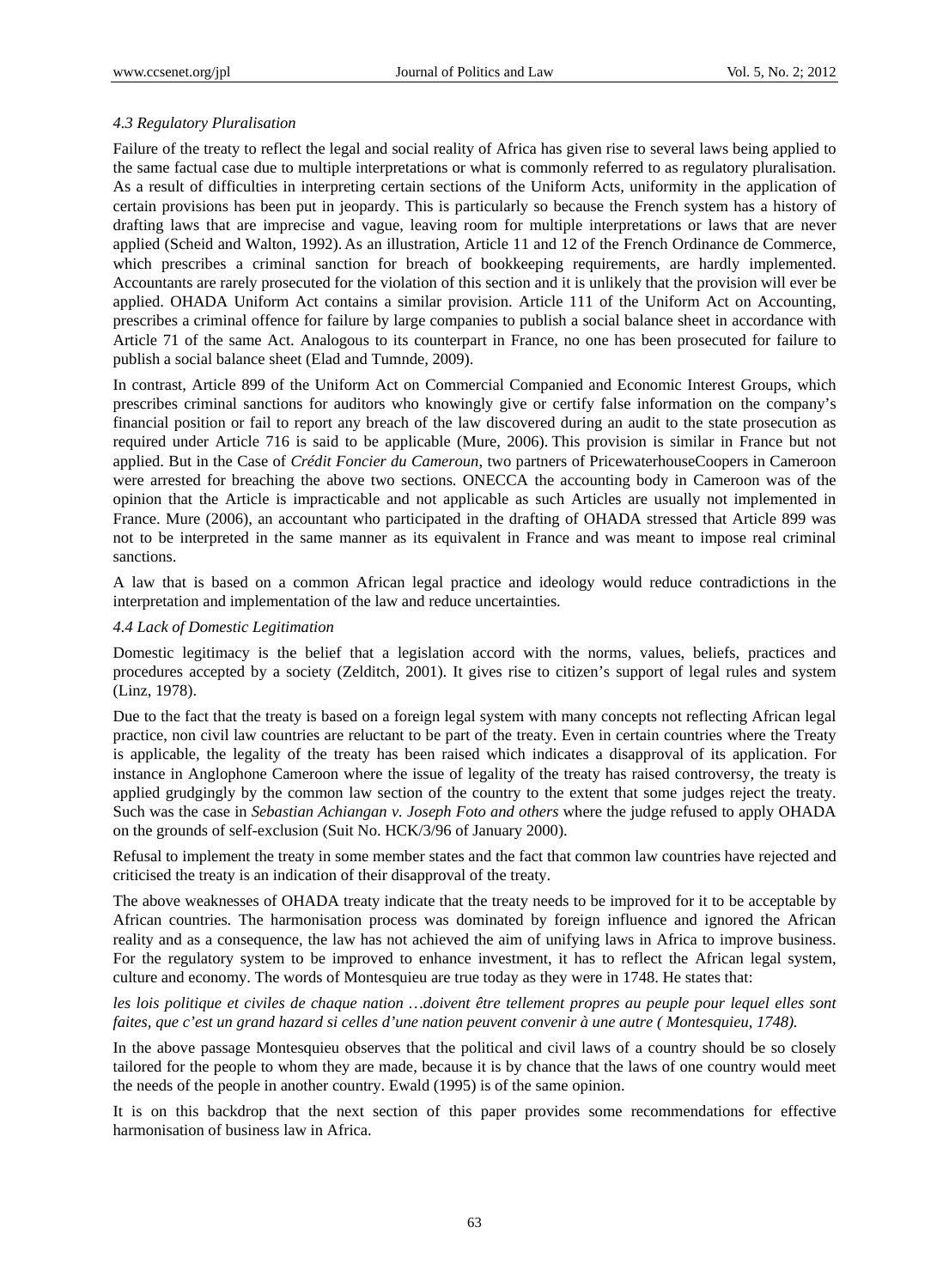## **5. The Way Forward for Effective Harmonisatrion of Business Law in Africa**

Creating a common legal system in Africa is an uphill task because the continent consists of many countries with different legal systems. Apart from the civil and common law, there are hundreds of native laws and customs applicable in the continent. However, African countries share a common culture and ideology. For instance, as mentioned above, African culture is more consensus in nature and based on consultation, than majoritarian. Therefore, representation of the different legal systems in Africa is pivotal in the drafting of the Uniform Acts because it is vital for a law to reflect the thoughts and philosophy of the lawmakers (Fombad, 1991). Consequently, a homogeneous legal system that represents the social and economic aspirations of the continent is essential for effective for legitimacy and effective implementation of the law. This is achievable through consultation with other jurisdiction in Africa and the involvement of targeted interest groups from different backgrounds. An illustration can be drawn from the German Code Civil. In 1848 there were about 56 different legal systems in Germany (Backhaus, 1997). In 1874 the pre-commission of five members later increased to seven was created to harmonise the German Law (Backhaus, 1997). The draft of the law was issued for discussion in 1887 and 1889. Leading economists and jurists establish that the draft was impractical and does not reflect the economic and legal practice. Based on these suggestions, the second commission of 1890 was able to improve on the initial draft (Backhaus, 1997). As Backhaus comments;

*Had economic professionals not intervened, legislation would probably have been imposed that would have burdened the German economy with high and persistent transaction costs*.

The above example indicates that participation by different interest groups such as lawyers, professors, trade unions, accountants would not only improve the practicality and implementation of the law, it will also align the legislation with the development plans.

A law that purport to represent Africa and yet does not correspond with the legal culture, nature of corporations, aspirations and stage of development of the continent would not effectively develop the legal system nor improve business. This has been the case in countries where laws had been transplanted without regards to cultural differences in the receiving country (Salim and Lawton, 2008; Khan, 1998).

Another aspect of the regulation that has not been achieved is regional integration. Legal and business integration with the rest of the World will work better when there is first of all regional integration. Regulation has to be harmonised internally in the continent before they are harmonised with those of the World. Africa has to avoid conflict between regional regulations before seeking to integrate into a bigger framework of legal harmonisation. Regulatory intervention involves identifying the economic, political, cultural and historical sources of disorder that needs to be constantly managed or domesticated (Roitman, 2004). Wade argues that economic development of a nation is more about internal integration than external integration. He holds that integration into the world economy is not always better; it must be combined with internal integration. External integration per se does not generate growth unless it is properly blended with internal integration. If this is not the case, external integration may undermine internal integration (Wade, 1990).

OHADA is more focused on external integration and neglected internal integration. Africa must first seek internal integration of laws before seeking external integration. The law should first seek a common framework that works within the legal institutions in Africa and promote domestic investment and good governance, before seeing to expand to external norms and practices.

A uniform law that incorporates all the legal system in Africa would have several advantages. Firstly, laws that are akin to the legal culture of the region would be easily understood and implemented than laws transplanted from foreign systems (Armour, Deakin, Sarkar and Siems, 2009). Secondly, it would readily be acceptable by the population as they are the pioneers of the law and would want to ensure its success. Thirdly, it would improve implementation of the law and would reduce the problem of interpretation and applicability of certain Articles such as Article 71 of the Uniform Act on Accounting and Article 111 of the Uniform Act on Commercial Companies and Economic Interest Groups.

## **6. Conclusion**

Understanding the social, legal, economic and political implications of OHADA is important for future evolution of the harmonisation and integration process especially at this early stage of the regulatory process. This paper provides policy makers with an insight of the difficulties faced by African countries in choosing and harmonising business law.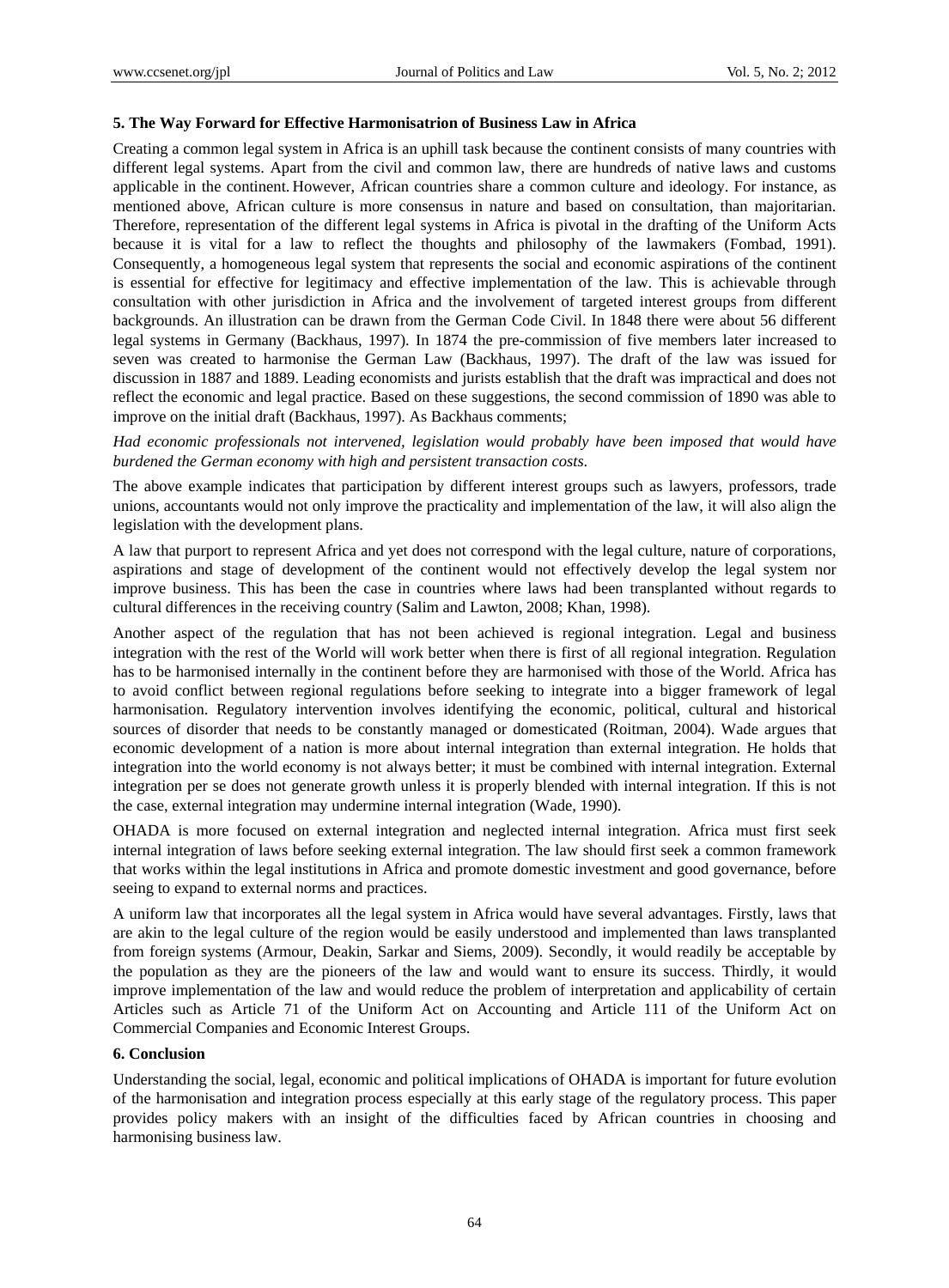Africa in particular is already a vulnerable region prone to ethnic conflicts and political unrest. Policies and laws that do not reflect the internal norms of the nation may lead to division and secessionist attitudes as is the case in Cameroon.

However, there are some improvements in the right direction as the Uniform Act on Contract law suggest. The Uniform Act on Contract law did not follow the trend of the other Acts by copying French civil law. The Act was drafted with collaboration of the International Institute for the Unification of Private Law (UNIDROIT). The legislation is based on the UNIDROIT Principles of International Commercial Contracts, which states that:

*The UNIDROIT principles were designed as a body of general rules of contract law that would find favour with the legal community beyond the legal particularities of each legal system and are tailored to apply in a contemporary international environment. They espouse solutions common to all systems, or else borrow from a given system when that system's rules are deemed the most suitable.* 

OHADA per se is a good initiative. Effective harmonisation of laws would improve the legal environment for better economic integration in Africa. But for this to happen, the continent must involve all countries and interests groups in the process. Independence from Financial institutions and donor countries must be established and an African approach adopted.

Africa must learn to work together to create an effective legal system that would reflect the common shared values and economic aspirations of the continent. As Professor Akinbote remarks:

*African countries need better legal cooperation to bring about certainty in the business law among African nations and that cooperation does not necessarily create a loss of sovereignty or a situation where one of the contrasting states becomes helpless. (Akinbote, 2008:2).* 

### **References**

- A. Lijphart (1999). *Patterns of Democracy: Government Forms and Performance in Thirty-Six Countries.* Yale Uni. Press,
- Adebayor, A. (1993). *African within the World: Beyond Dispossession and Dependence,* Zed Books.

Adesina, J. (1994). *Labour in the Explanation of an African Crisis.* Dakar: Codesria.

- Akinbote, A. (2008). 'Strategies for Adopting OHADA Laws in Anglophone African Countries', paper presented at OHADA seminar in Lagos on the 24th of February.
- Arestis, P. (2004/05). Washington Consensus and Financial Liberalisation. *Journal of Post Keynesian Economics, 27*(2), 251-271.
- Armour, J., Deakin S., P., Sarkar, & M., Siems, (2009). Shareholder Protection and Stock Market Development: An Empirical Test of the Legal Origin Hypothesis. *Journal of Empirical Legal Studies, 6*(2), 343-380. http://dx.doi.org/10.1111/j.1740-1461.2009.01146.x
- Arthur, L. (1965). *Politics in West Africa.* Oxford Uni. Press.
- Bangura, Y., & B., Beckman. (1993). African Workers and Structural Adjustment in Nigeria. In Olukoshi A. (Ed). *The Politics of Structural Adjustment in Nigeria,* London: James Curry.
- Boston, J. (1995). 'Inherently Governmental Functions and the Limits to Contracting Out', in J. Boston (Ed). *The State Under Contract*, Wellington: Bridget Williams Press.
- Bromwich & Hopwood. (1992). *Accounting and the Law,* Prentice Hall.
- Charkham, J. (1994). *Keeping Good Companies: A Study of Corporate Governance in Five Counties. Oxford*: Clarendon Press.
- Charreaux, B. (1997). In the light of the theory of the government of the Companies: the Public Company is it necessarily less efficient?. *French Review of Management*, September-October.
- Cheyne, C, M. Belgrave & O'Brien, M. (1997). *Social Policy in Aotearoa New Zealand*, Auckland: Oxford University Press.
- Dickinson, C. M. (2005). Harmonising Business Law in Africa: OHADA Calls the Tune, B*epress Legal Series*, Paper 618.
- Easterly, W. (2006). *The White Man's Burden: Why the West's Effort to Aid the Rest Have Done So Much Ill and So Little Good.'* Oxford University Press.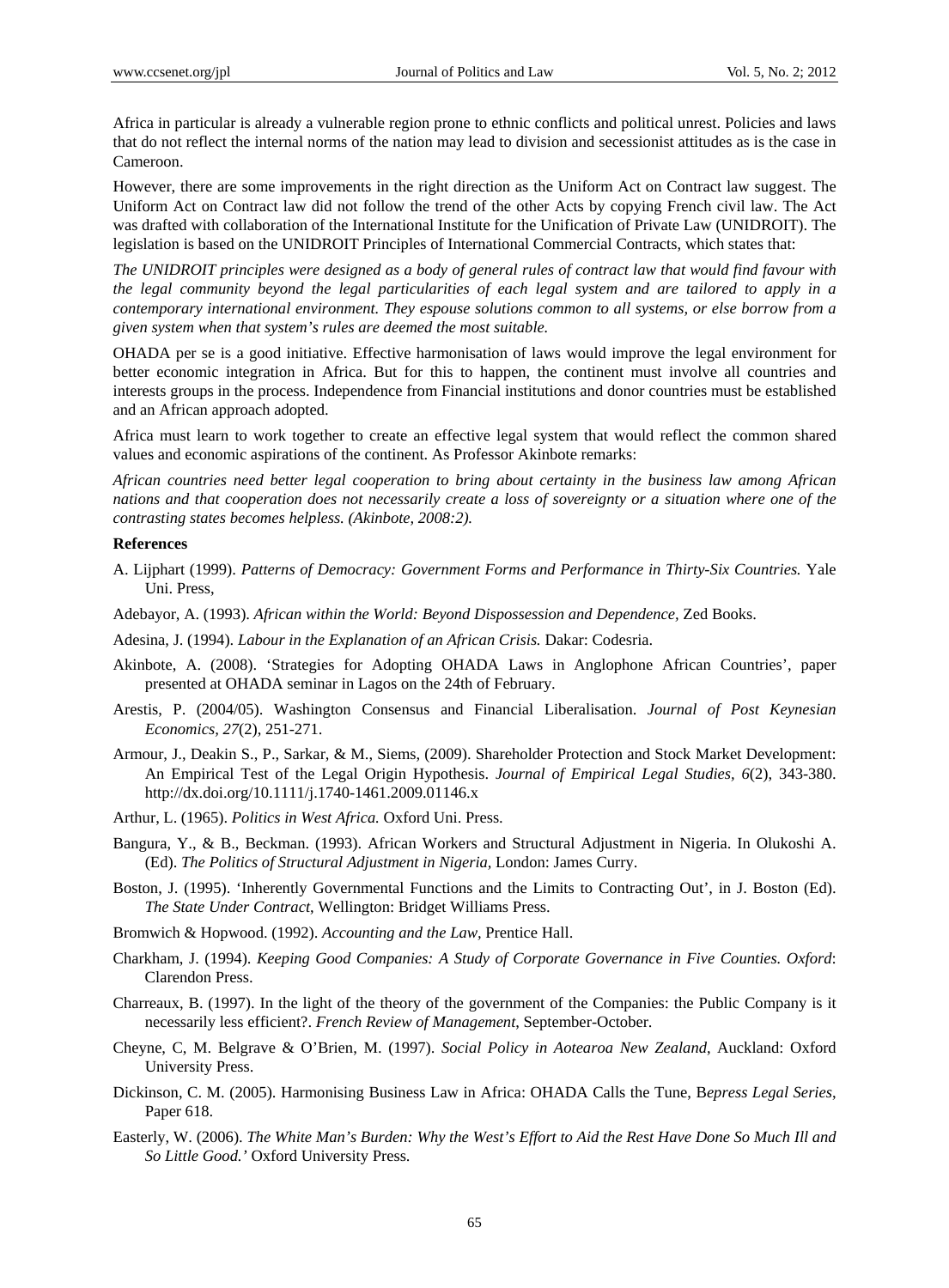- Elad, C., & Tumnde, M. (2009). Bookkeeping and the Probative Value of Accounting Records: Savery's Legacy Lingering on in the OHADA Treaty States. *Int. J. Critical Accounting*, *1*(1/2), 82-109.
- Emerson, R. (1960). From *Empire to Nation: The Rise of Self-Assertion of Asian and African Peoples*. Cambridge, Mass: Harvard Uni. Press.
- Enonchong, N. (2007). The Harmonisation of Business Law in Africa: Is Article 42 of the OHADA Treaty a Problem? *Journal of African Law, 51*(1), 95-116. http://dx.doi.org/10.1017/S0021855306000222
- Ewald, W. (1995). Comparative Jurisprudence (11): The Logic of Legal Transplants', *The American Journal of Comparative Law, 43*(4), 489-510. http://dx.doi.org/10.2307/840604
- Fambon, S., & Bayen, F.M. (2002). 'Income Distribution and Poverty in Cameroon', Conference on Spatial Inequality in Africa, *Wider and Centre for the Study of African Economies.* University of Oxford, September 21-22.
- Fombad, M. F. (1991). The Scope for Uniform National Laws in Cameroon. The *Journal of Modern African Studies*, *29*(3), 443-456 at 456.
- France-Diplomatie, 'Harmonising Corporate Law to Help Secure Exchange the Organisation in Africa for the Harmonisation of Corporate Law (OHADA). Thursday, Feb. 21<sup>st</sup> 2008. http://www.diplomatie.gouv.fr/en/france-priorities/development-and-humanitarian/governance/rule-of-lawand-basic-freedoms/article/some-actions#so\_1
- Gibbon P. ed. (1995). *Structural Adjustment and the Working Poor in Zimbabwe: Studies on Labour, Women Informal Sector Workers and Health.* Uppsala: Nordiska Afrikainstitutet.
- Hall P.A & David Soskice (Ed). (2009). *Debating Variety of Capitalism: A Reader.* Oxford University Press.
- IMF. (2003). The IMF and Good Governance: A Fact Sheet. International Monetary Fund, Washington D.C.
- IRIN. (2011). Africa: French Aid Strategy "better late than Never".
- Juan J. L. (1978). 'From Great Hopes to Civil War: The Breakdown of Democracy in Spain', in J.J. Linz and A. Stephen ed. (1978). *The Breakdown of Democratic Regimes: Europe.* The Baltimore: John Hopkins University Press.
- Jürgen G. B. (1997). *Harmonisation of Law*. University of Limburg, Faculty of Economics and Business Administration.
- Kang, J-K., & Shivdasani, A. (1997). Firm Performance, Corporate Governance, and Top Executive Turnover in Japan. *Journal of Financial Economics*, *38*(1), 29-58. http://dx.doi.org/10.1016/0304-405X(94)00807-D
- Khan, A. (1998). The Mother of All Path Dependencies: Towards a Cross-Cultural Theory of Corporate Governance Systems. *Delaware Journal of Corporate Law*, *26*, 147-205.
- Konings, Piet. (2003). Privatization and the Ethno-regional Protest in Cameroon', Afrika Spectrum, (undated). Institute of African Affairs. *German Institute for Global and Area Studies, Hamburg,* 38 (1), 5-26
- L'autre Afrique. 'Savoir accepter la pauvreté: Interview de Kébe Mbaye', Interview by François Katendi et Jean-Baptiste Placca. Retrieved from http://webcache.googleusercontent.com/search?hl=fr&q=cache:qKumMYMVjZ8J:http://www.afrology.co m/eco/kebam.html%2BL%2527autre%2BAfrique,%2B%25E2%2580%2598Savoir%2Baccepter%2Bla%2 Bpauvret%25C3%25A9%253A%2BInterview%2Bde%2BK%25C3%25A9ba%2BMbaye%25E2%2580%2 599&gbv=2&gs\_l=hp.12...3344.3344.0.4625.1.1.0.0.0.0.94.94.1.1.0...0.0.m7jNmNVhsnM&spell=1&ct=cl nk**.** last assessed on May 3, 2012.
- La Porta, R., Lopez-De-Silanes, F., Shleifer, A., & Vishny, W.R. (1997). 'Legal Determinants of External Finance', *Journal of Finance*, *52*(3), 1132
- Manglapus, R. S. (1987). *Will of the People: Original Democracy in Non-Western Societies.* Greenwood Pub Group.
- Martor, B., Pilkington, N., Sellers, D.S., & Thouvenot, S. (2002). *Business Law in Africa: OHADA and the Harmonization Process.* (2<sup>nd</sup> ed.). London: GMB.
- Mette, K.A. (2005). *Governance: Key Concepts.* Cambridge: Polity Press.
- Miles, K. (ed) (1986). *The Politics of International Debt.* Ithaca, N.Y.: Cornell University Press.